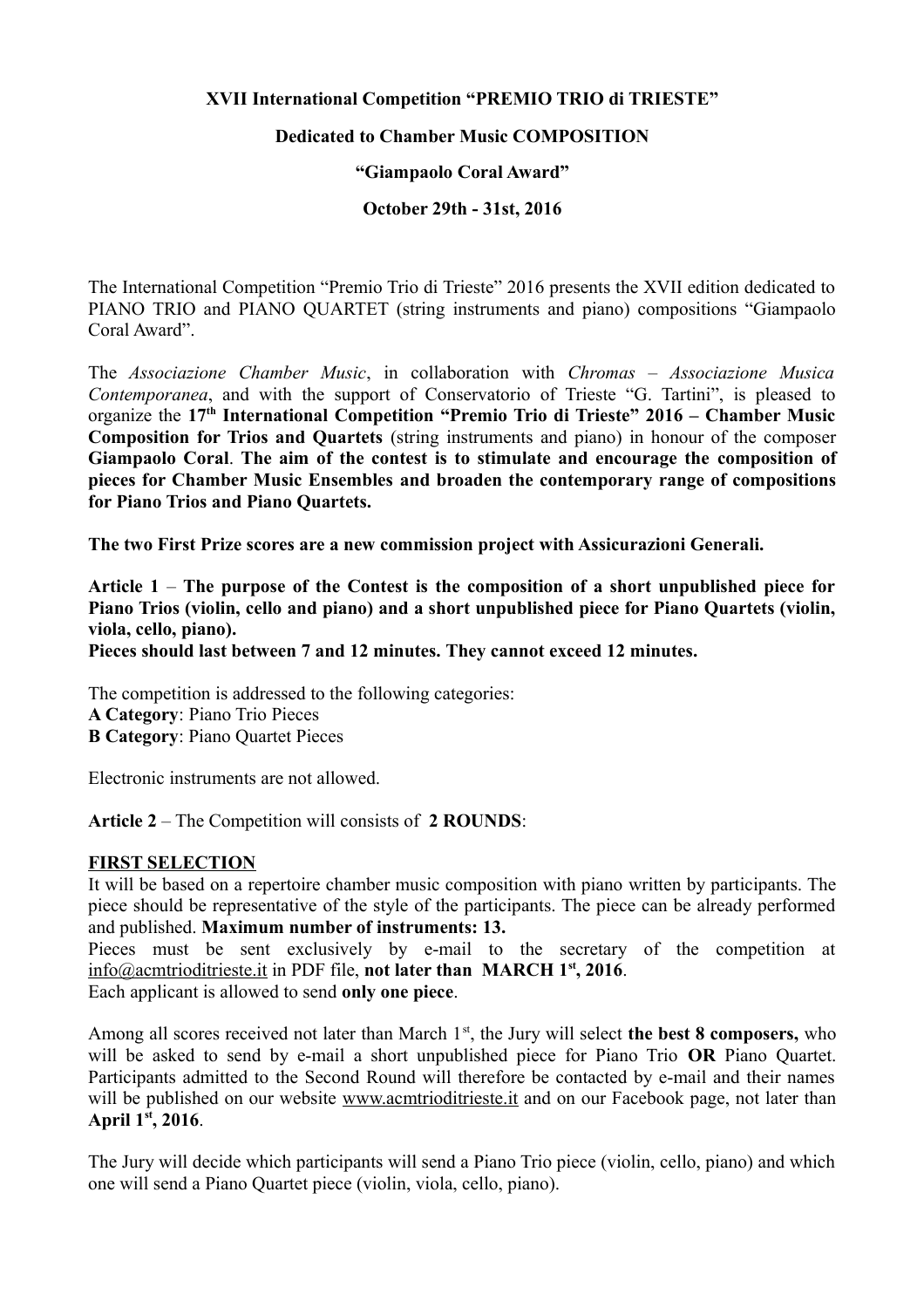## **SECOND SELECTION**

It will be based on the 8 unpublished compositions sent by e-mail not later than **OCTOBER 15th 2016.** Submitted scores must not have been published nor performed in a public concert, and they cannot have been used or posted on websites, social networks or other mass media before the **Award Ceremony** that will take place on Monday**, October 31st 2016, during a public concert.** 

The winner compositions will be included in the program of the 2017 "Premio Trio di Trieste" Competition as compulsory piece, and therefore performed by the participants to that contest at RAI studios and other venues in Trieste.

**Article 3** – The Competition will take place in Trieste **from OCTOBER 29th to OCTOBER 31st , 2016**. It is open to composers of all nationalities **under the age of 40** as on December 31<sup>st</sup> 2016.

In order to apply for the First Selection, participants must send by e-mail to the Competition Secretary Office (info@acmtrioditrieste.it) **not later than March 1st, 2016** (deadline) the following papers:

- **Application form**, filled and signed in each of its parts with full name, address (phone number, fax, e-mail)
- Copy of the **bank transfer receipt** as proof of payment of the application fee.

## **The application fee is €40 (forty Euros) to be paid by bank transfer to:**

Associazione Chamber Music - Via S. Nicolò 7 - Trieste

### **IBAN: IT 05 Q 08928 02204 010000030380 BIC/SWIFT CCRTIT2TV00 ZKB - Banca di Credito Cooperativo del Carso - Via S. Spiridione 7 - Trieste**

Please note that application fees are non-refundable. Associazione Chamber Music does not account or have any liability for any participants' bank fees or charges, which must be paid by the participants.

Participants admitted to the second Round **must send by e-mail, not later than OCTOBER 15th 2016**, the following papers:

- **Two recent close-up photographs** of the composer, signed on the back
- **Curriculum Vitae**;
- **PDF** file of the unpublished **piece**
- **Signed declaration** that the composition is still unpublished.

To be eligible, participants have to abide by the terms mentioned above. Failure to do so may result in disqualification. Each paper must be written in one of the official languages of the Competition (Italian or English) and in capital letters.

**Article 4** – The International Jury consists of 5 (five) members.

**President of the Jury: Sandro Gorli** (Italy). Other members of the Jury will be made known as soon as possible.

Should an individual member of the Jury be prevented for any reason, he/she may be replaced by another suitable person at short notice.

The International Jury will receive by e-mail each participant's repertoire score sent for the first selection, whereupon participants admitted to the second round will be selected. The Jury will meet in Trieste at the end of October 2016 to select the winner(s).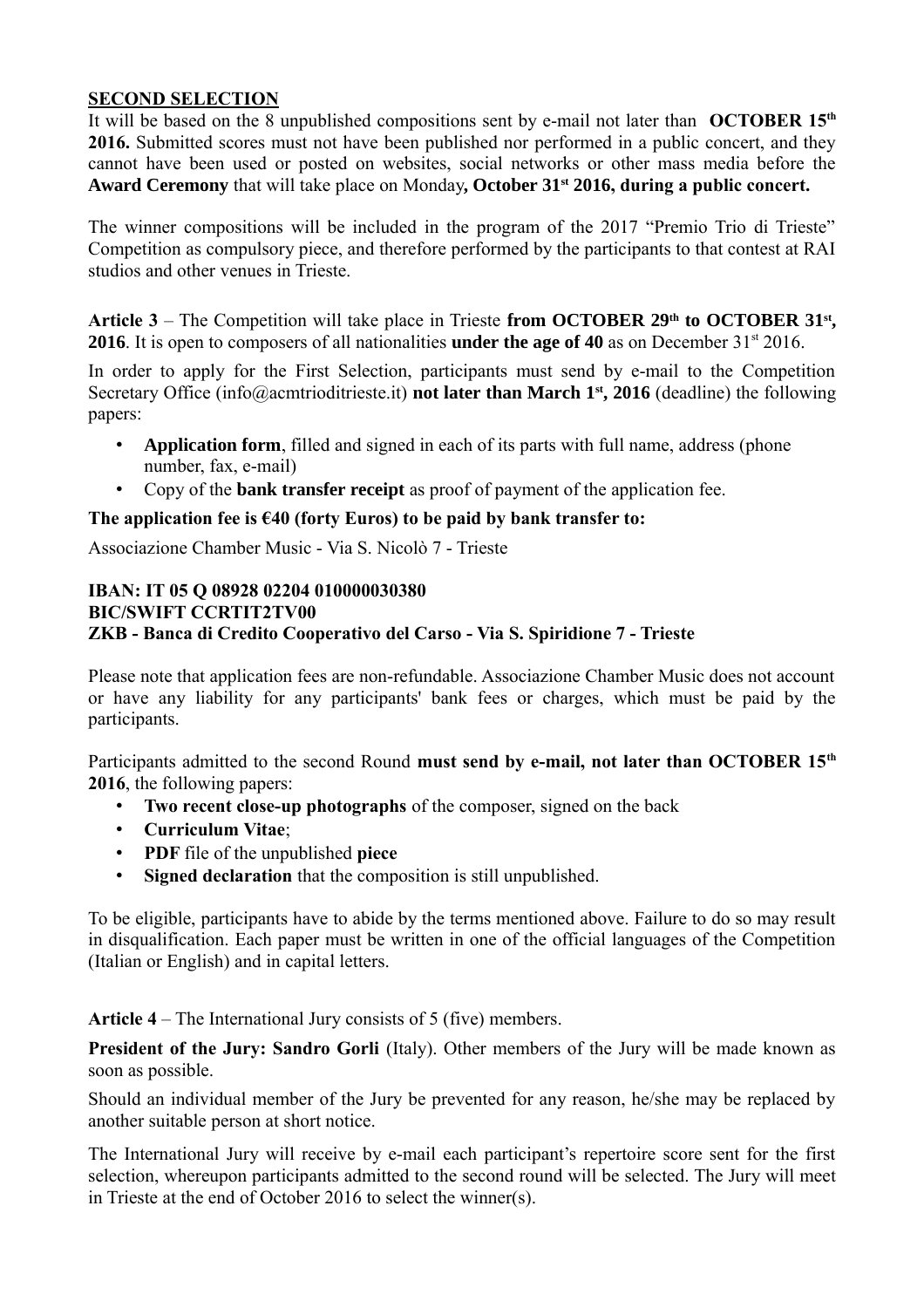Upon taking office, any juror having or having had a familial or private teaching relationship with a participant during the two years preceding the competition must disclose such relationship, and shall be dismissed. In case of public teaching relationships during the two years preceding the competition, the juror must declare such relationship and shall abstain from voting on that participant's performance. (Official Gazette of the Italian Republic No.10, 5 December 1994, art. 15/2 c). Voting procedures will be outlined to participants prior to the contest.

Composers will be notified of the voting results after each round.

The Jury reserves the right not to award the prizes, in case the quality of the participants' compositions do not warrant a prize/award.

Please note that the decision of the Jury is final.

## **Article 5** – PRIZES

- First Prize (indivisible):  $\epsilon$ 5,000 (five thousand Euros) for each category.
- Second Prize:  $\epsilon$ 1,000 (one thousand Euros) for each category.

Should the First Price not be awarded, the Jury may grant the First Prize benefits to the Second Prize winner.

**Article 6** – The award-winning compositions (Piano Trio piece and Piano Quartet piece – First Prizes) will become the **Compulsory Pieces** to be performed by the participants **of the 18th International Competition "Premio Trio di Trieste"**, **and they will be performed for the first time in public in September 2017 during the Second Round of the Contest and at the Winners' Concert**.

The award-winning composition (Piano Trio **or** Piano Quartet, depending on the Winner Ensemble of 2017 "Premio Trio di Trieste") will also **be executed during the 2017 "Premio Trio di Trieste" Winners' Tour** in at least 7 different venues: it will be included in the following **Festival programs** (still to be defined):

- TriestePrima Festival, Trieste (Italy)
- 12<sup>th</sup> "Salotto Cameristico" 2016, organized by *Associazione Chamber Music*, Trieste (Italy)
- Contemporary Music Festival, Ljubljana (Slovenia)
- Universität für Musik und Darstellende Kunst, Graz (Austria).

This will give the composer great visibility among musicians, Music School teachers and specialized magazines in Italy and abroad.

**The award-winning compositions will be published by Rugginenti Editore** s.r.l. – Music Publisher, unless other ongoing exclusive publishing agreements. The scores must be provided to the Publishing Company in electronic format.

**Article 7** – Should the Jurors not award any participant, they may point out the compositions apt to be performed during the 2017 "Premio Trio di Trieste" Competition.

**Article 8** – By signing the Composition Competition Application Form, the participant unconditionally agrees and accepts all the rules and regulations in effect as of the submission date.

**Article 9** – In the event of disagreement or difference in opinion concerning the rules, the only valid text will be the original text in Italian, made of 9 (nine) articles. Any dispute or controversy arising from the competition will be settled by the Court of Trieste.

*For further information, please contact our office:* **International Competition "Premio Trio di Trieste" Associazione Chamber Music**